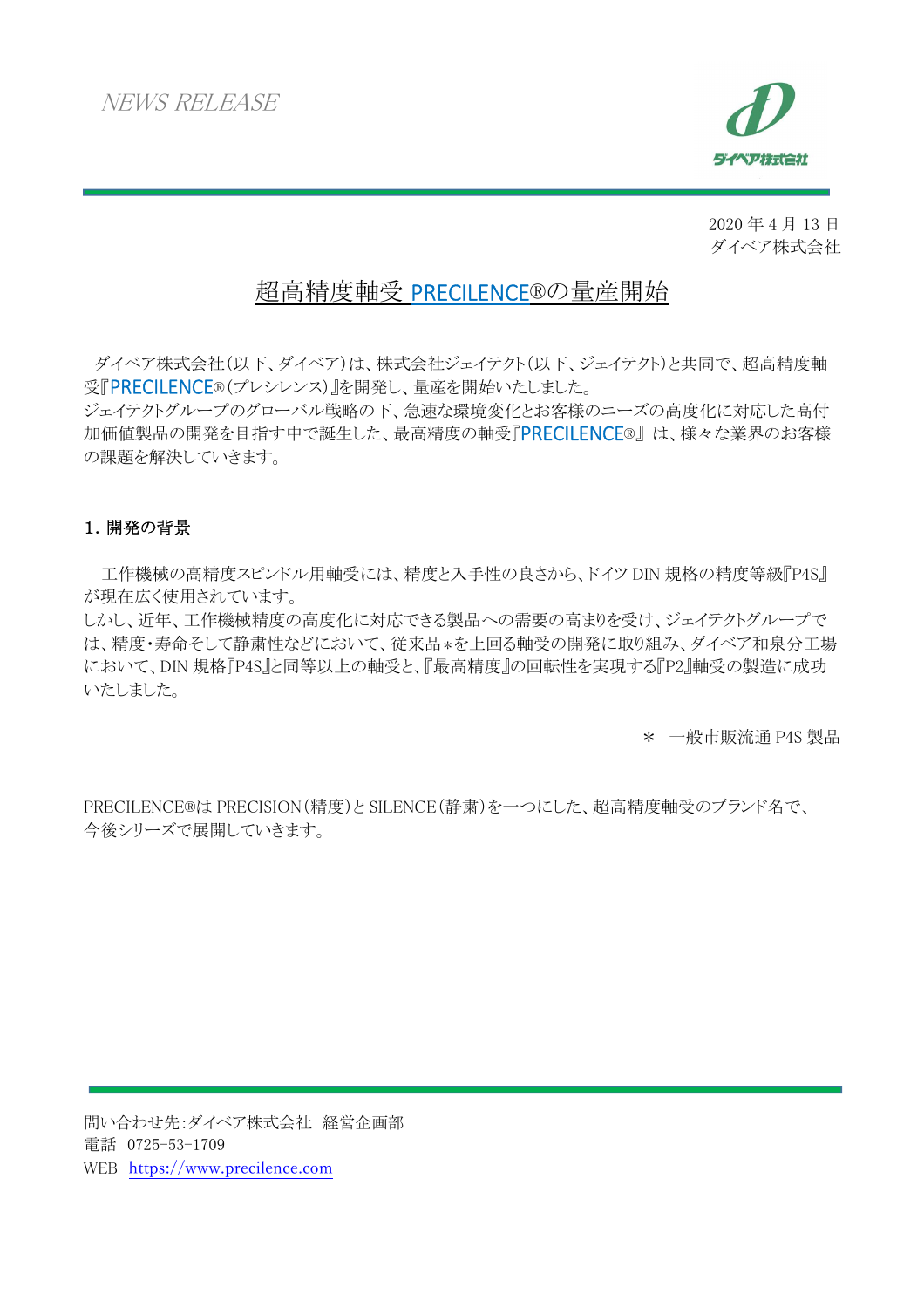

【製品外観】

『PRECILENCE®』はジェイテクト・ダイベアの登録商標です。

## 2.開発品の特長 (『P2』軸受)

 軸受の5つの基本性能「精度よく回る」、「静かに回る」、「速く回る」、「軽く回る」、「長く回る」を高い次元で 実現しています。

- ① 精度よく回る(精度) 軸受構成各部品の精度を完成品性能にこだわり全面的に見直すことで、回転精度は従来品の約  $1/4$ <sub>o</sub>
- ② 静かに回る(静粛性) 転がり表面の粗さを非常に滑らかに仕上げ、さらに玉と保持器のダイナミックス性能に改良を加えること で、揺れと振動の抑制を実現し、振動値は従来品の約 1/2。
- ③ 速く回る(高速性) 軌道輪に新たに強靭な高窒素ステンレス鋼を採用することで、軸受鋼品と比較し最高回転速度が約 30%向上。
- ④ 軽く回る(低トルク) 転がり運動の阻害要因を大幅に取り除き、回転トルクは従来品の約 30%低減。
- ⑤ 長く回る(長寿命) 高速回転に有利とされる小さい玉径をあえて使用せず、大きな玉径のセラミックスを採用することで、 寿命は従来品の約 2 倍。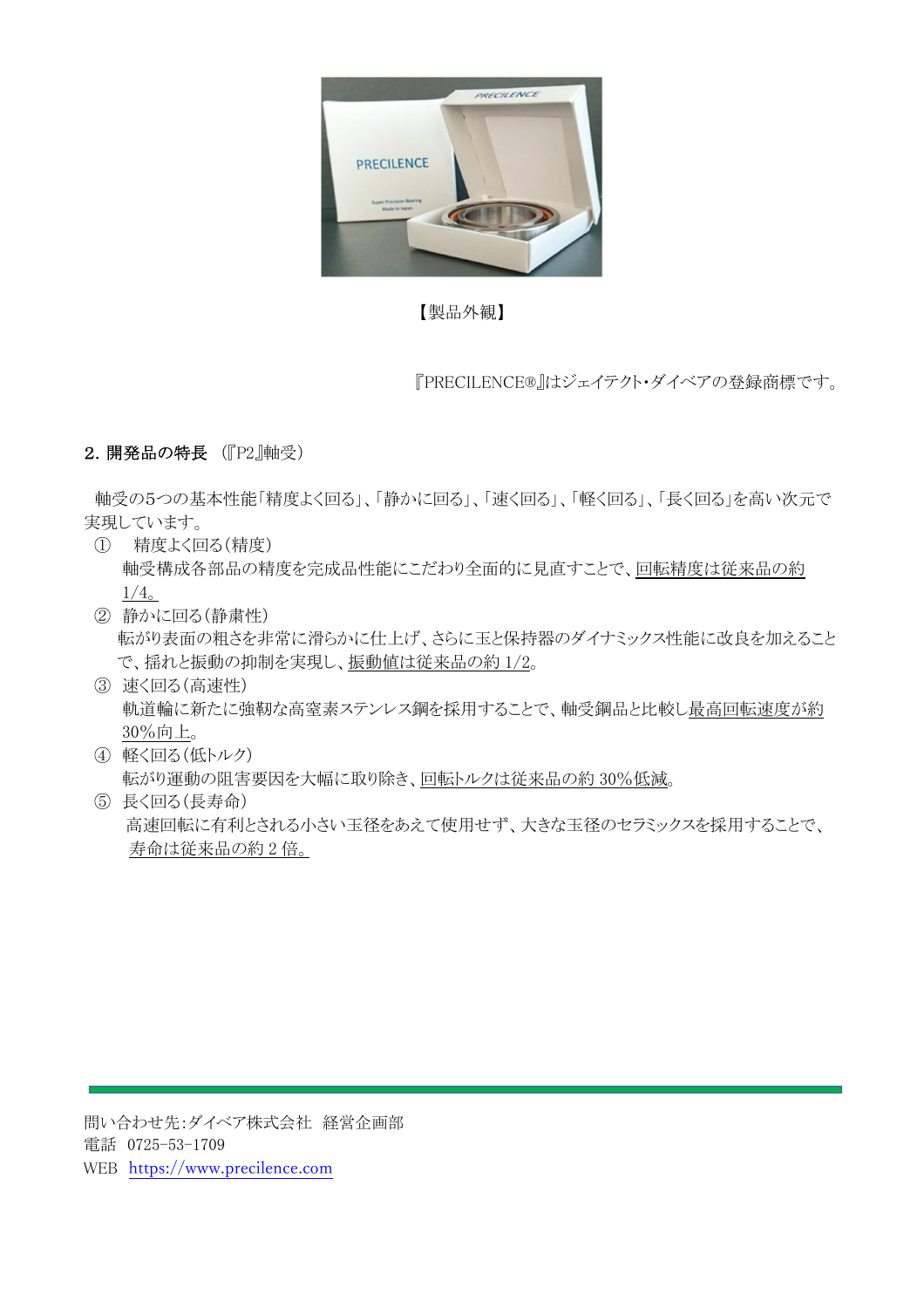

【基本5性能の比較】

## 3. スピンドル組付時の実績

①組付性と、回転精度向上を実現

軸受の回転精度が非常に高いため、ラジアル振れ最大位置の位相調整が不要で、スピンドルの振れ精 度の調整もほとんど必要なく軸の振れ量は≦1μmを達成。

②高速回転時の軸振れ量削減

30,000min-1 回転時に従来品を組付けたスピンドルと比較し、軸の振れ量は 1/2 を達成。

③回転速度向上

従来品と比較し、最高回転速度が 35%向上。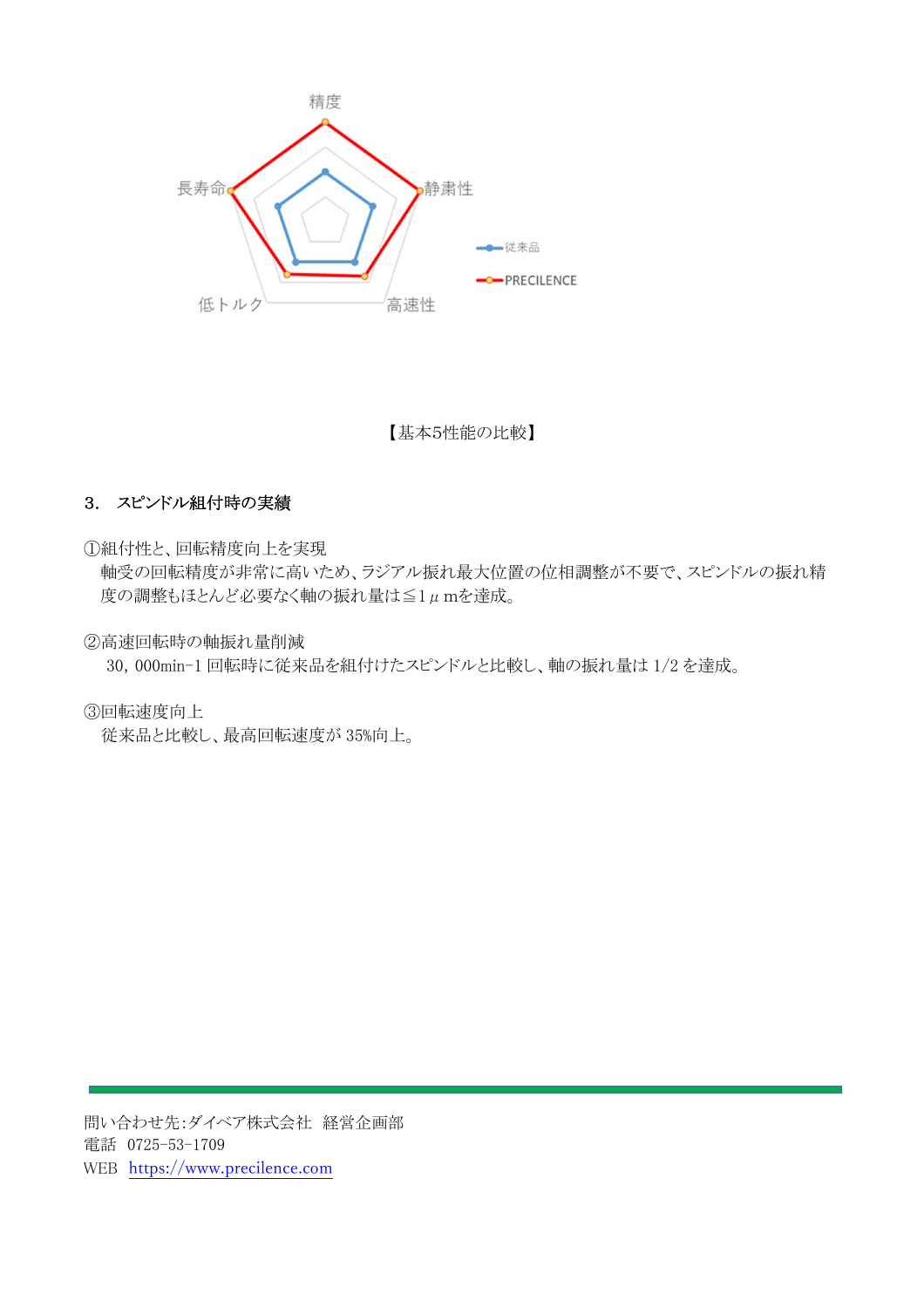#### 4.販売計画

- 【量産開始】 2020 年 4 月
- 【販売開始】 2020 年 4 月
- 呼び番号 7005C~7010C の即納販売を開始し、順次サイズを拡充していきます。

【販売目標】 2025 年 20 億円

【販売先】 精密加工機メーカー、半導体製造装置メーカー、宇宙機器産業、 精密測定器メーカーなど

【製造工場】 ダイベア和泉分工場(超高精度軸受専用工場)

<参考>

【DIN 規格とは】

ドイツ規格協会が制定する、ドイツ連邦共和国の国家規格で、ドイツ国内のみならず、国際的に広く参照さ れる規格です。

【DIN 620 と JIS1514 の等級比較】

| DIN   | Normal | Class P6 | Class P5 | Class P4 | Class P4S | Class P2 |
|-------|--------|----------|----------|----------|-----------|----------|
|       | Class  |          |          |          |           |          |
| JIS   | つ級     | 6級       | 5級       | 4級       |           | P2 級     |
| 使用レベル | 一般級    |          | 精密       |          | ハイエンド     | 超精密      |

ダイベアは、モノづくりにより、希望に満ちた未来と豊かな社会の実現に貢献します。

以上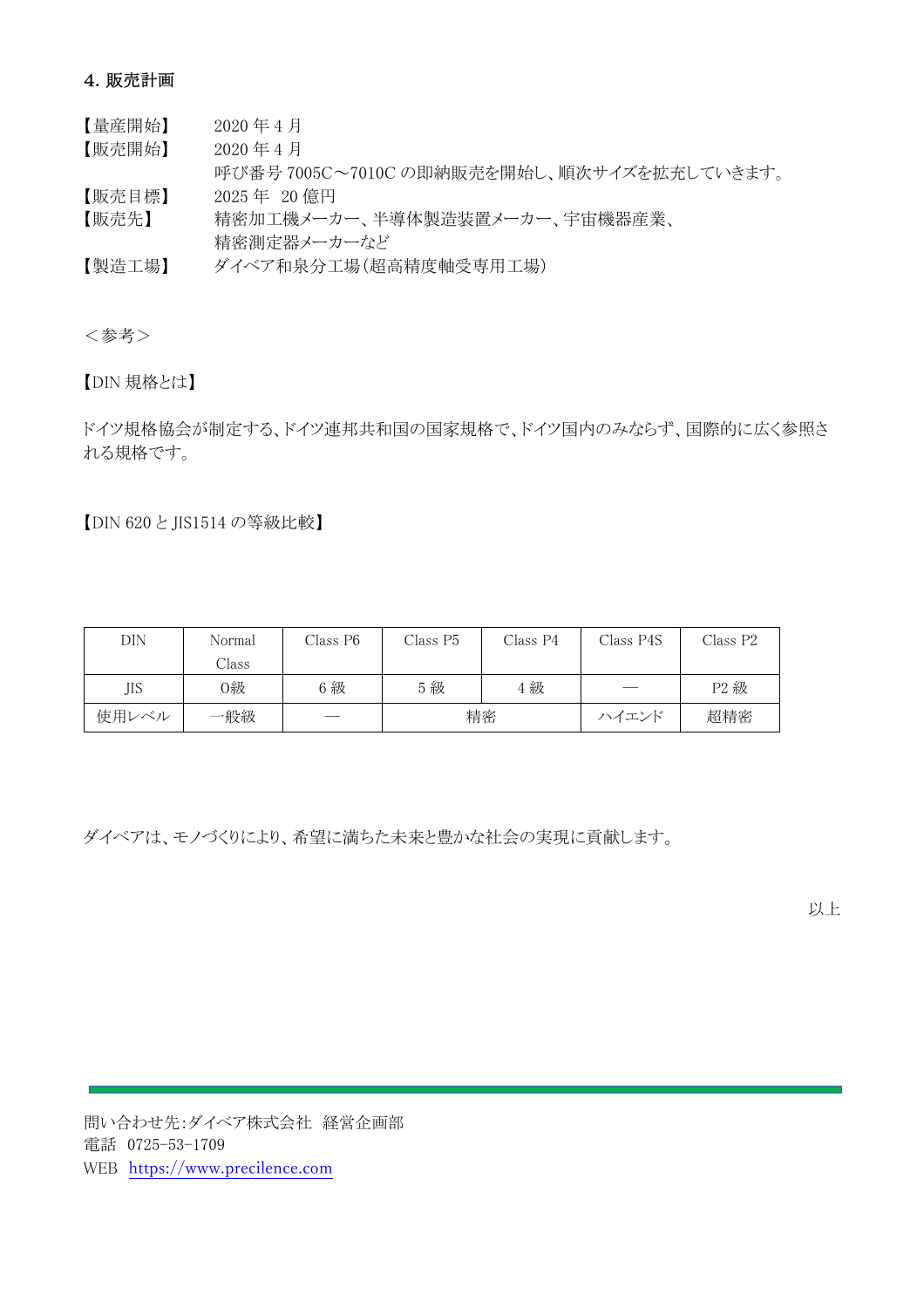

April 13, 2020 DAIBEA CO., LTD.

# DAIBEA Begins Mass Production of Ultra-High-Precision Ball Bearing, **PRECILENCE**®

 DAIBEA Co., Ltd. (hereinafter "DAIBEA") has developed and begun mass production of **PRECILENCE** ®, an ultra-high-precision bearing, in collaboration with JTEKT Corporation (hereinafter "JTEKT").

Under JTEKT Group's global strategy, **PRECILENCE** ®, the ultimate precision bearing was conceived with the aim of developing high value-added products that respond to rapid environmental changes and the advancement of customers' needs. This new product is the solution to many issues faced by customers in various industries.

# **1. Background to Development**

 Due to its high precision and availability, the P4S precision grade of the Germany's DIN standard is widely used in high-precision spindle bearings of machine tools.

In recent years, however, with consideration to the growing demand for products supporting the advancement of machine tool accuracy, JTEKT Group has been working on the development of bearings that exceed conventional products\* in terms of precision, long life, quietness, etc., and has succeeded in manufacturing bearings equal to or higher than DIN standard "P4S" and "P2" bearings that realize "ultimate-precision" rotational performance at DAIBEA's Izumi Plant.

\*General commercial distribution P4S product

PRECILENCE® is a portmanteau of the words "precision" and "silence" and we will continue to expand this series of ultra-high precision bearings under this brand.

Inquiries: Corporate Planning Dept. DAIBEA CO., LTD. Tel.: +81-725-53-1709 Official website: https://www.precilence.com/en/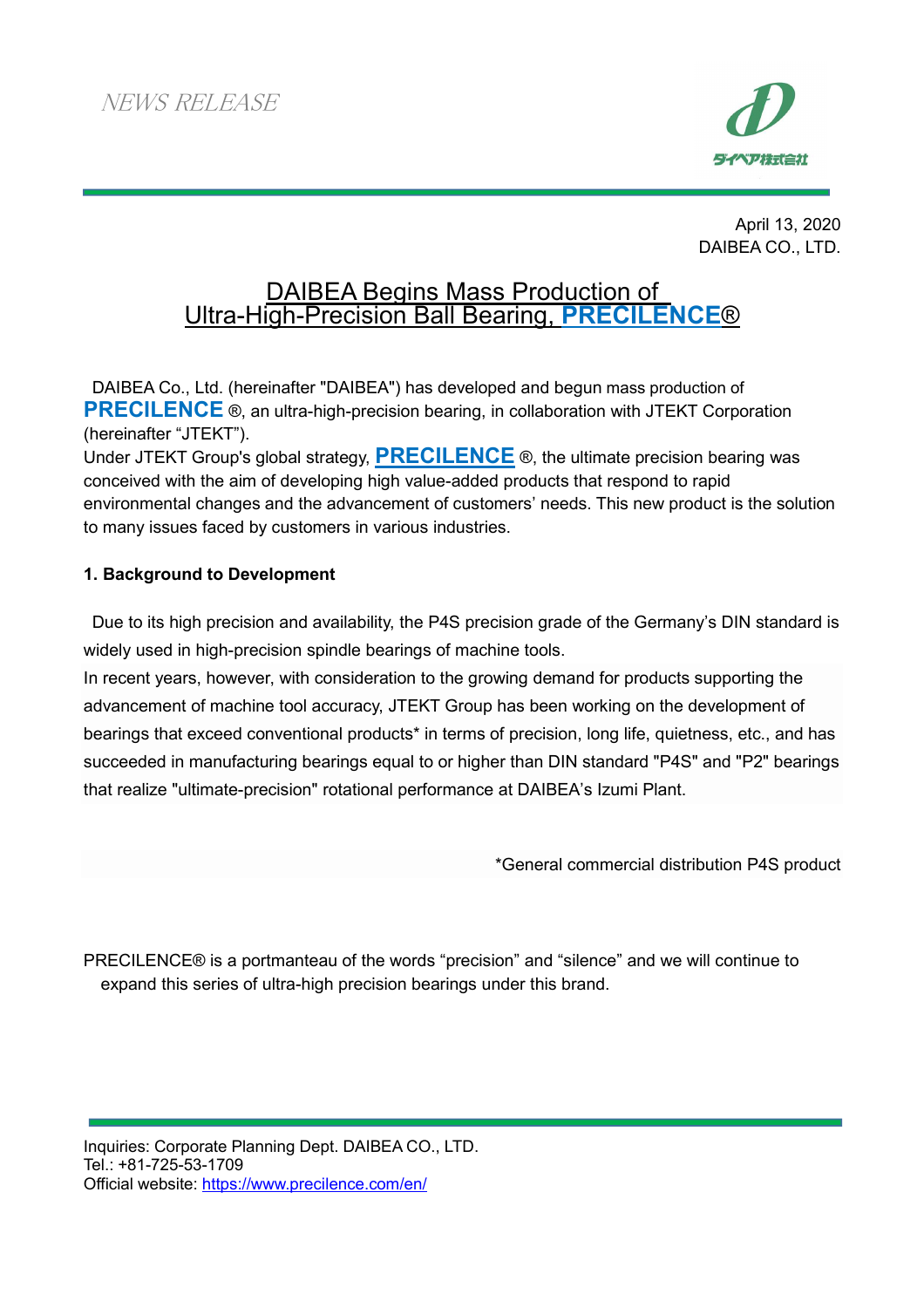

# [A PRECILENCE bearing]

PRECILENCE is a registered trademark of JTEKT and DAIBEA.

# **2. Features of Developed Product (**P2 bearing)

 The new P2 bearing satisfies the five basic bearing performances ("rotates with high precision," "rotates quietly," "rotates fast," "rotates lightly," and "rotates for a prolonged period") at an advanced level.

① Rotates with high precision (precision)

By exhaustively revising the precision of all bearing components meticulously to match finished product performance, rotational precision is approximately 1/4 compared to the conventional bearing.

- ② Rotates quietly (quietness) By finishing raceway surface roughness extremely smoothly and further improving the dynamics of the balls and cage, shaking and vibration have been minimized, cutting vibration down to approximately 1/2 of the conventional bearing.
- ③ Rotates fast (high speed) By newly adopting resilient high-nitrogen stainless steel for the bearing ring, the maximum rotational speed is approximately 30% greater compared to when regular bearing steel is used.
- ④ Rotates lightly (low torque) By significantly eliminating factors inhibiting rolling motion, rotating torque is approximately 30% less compared to the conventional bearing.
- ⑤ Rotates for a prolonged period (long life) By intentionally not adopting balls with small diameters believed advantageous for high-speed rotation and instead adopting ceramic balls with large diameters, bearing life is approximately double the conventional bearing.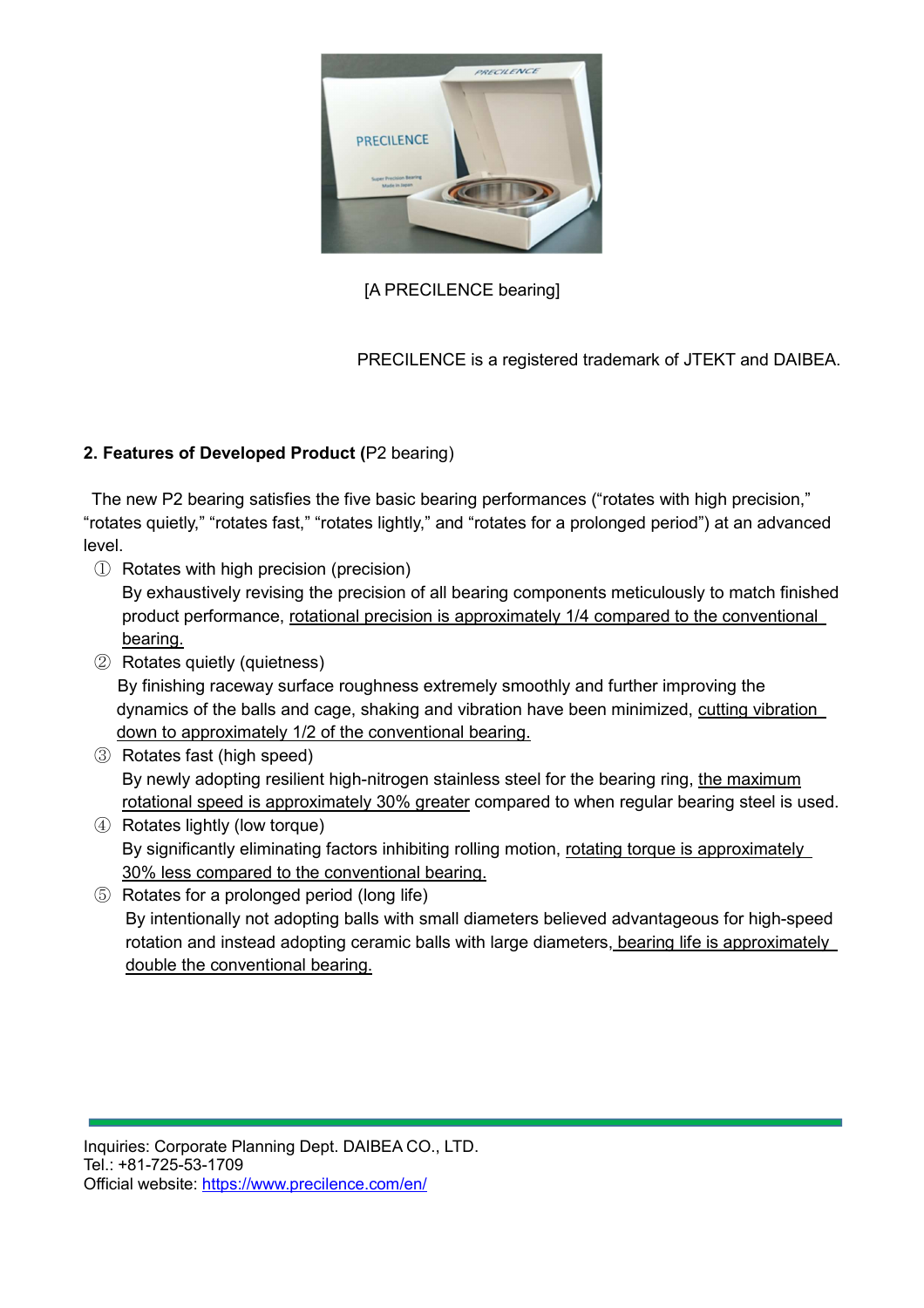

[Comparison of the 5 basic performances]

## **3. Results Upon Spindle Assembly**

- ① Good assembly performance and higher rotating precision Due to extremely high rotational precision of the bearing, there is no need for phase adjustment of the maximum radial runout position, and an axial runout of  $\leq$ 1µm is achieved with hardly any need to adjust spindle runout precision either.
- ② Reduced axial runout at high-speed rotation Axial runout at a rotational speed of  $30,000$  min<sup>-1</sup> has been halved compared to a spindle assembled on a conventional bearing.
- ③ Higher rotational speed Maximum rotational speed is 35% higher than the conventional bearing.